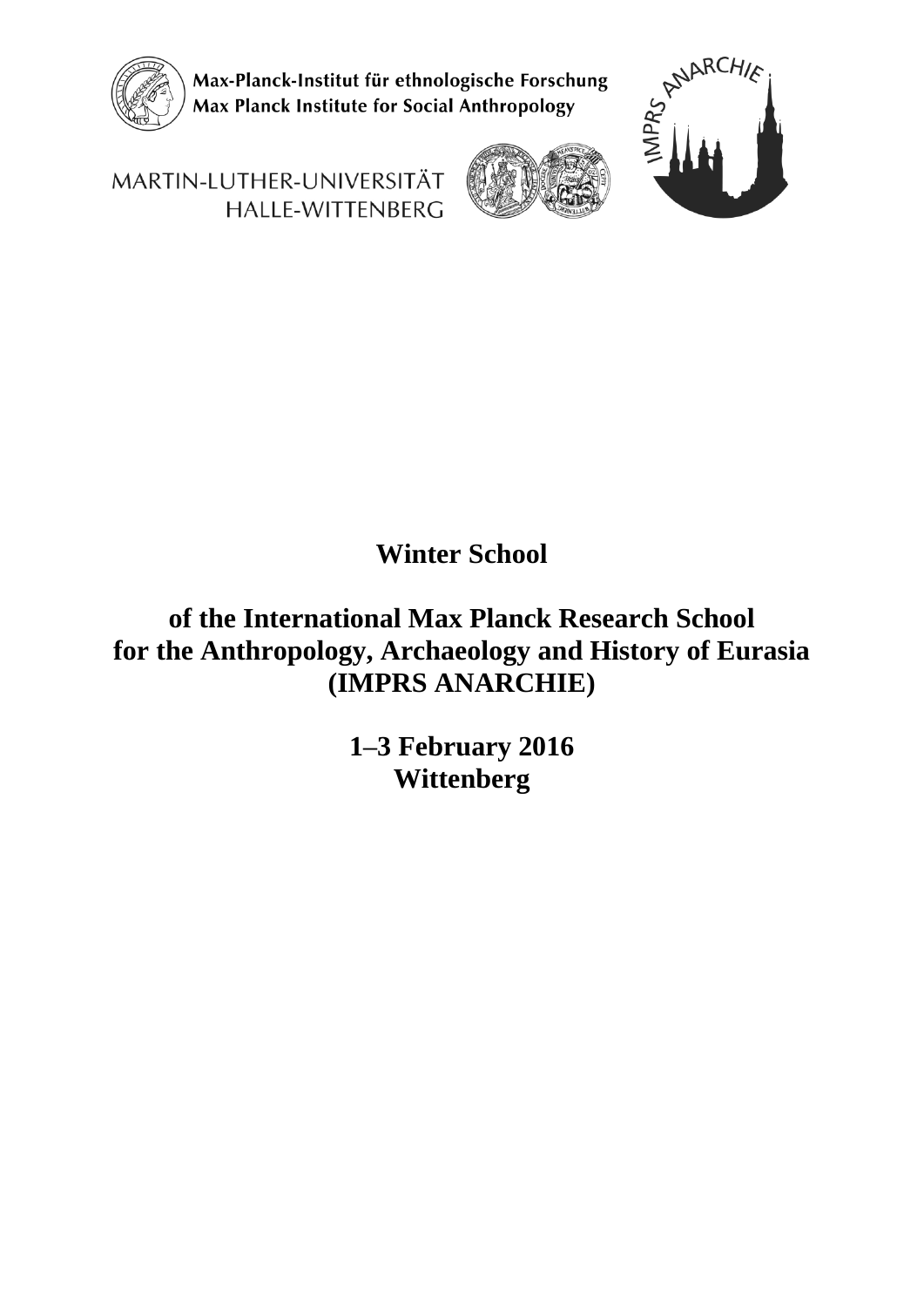#### **IMPRS ANARCHIE**

#### **Winter School**

1–3 February 2016, Wittenberg Leucorea, Collegienstraße 62

*All sessions will take place in the seminar room no. 10 (1st floor) If you are staying overnight at Leucorea, please check in at Kathrin Becker's office no. 0.33 (8:00-16:30)*

### **Monday, 1th February 2016**

| $11:30 - 11:45$     | <b>Welcome Address</b><br>François Bertemes, Chris Hann, Andreas Pečar                                                                                                                              |
|---------------------|-----------------------------------------------------------------------------------------------------------------------------------------------------------------------------------------------------|
| <b>Anthropology</b> |                                                                                                                                                                                                     |
| $11:45 - 12:30$     | <b>Ilia Iliev</b> (Sofia University St. Kliment Ohridski)<br>Coming of (Old) Age in Socialist Bulgaria<br>Chair: Chris Hann                                                                         |
| $12:30 - 14:00$     | Lunch                                                                                                                                                                                               |
| $14:00 - 15:30$     | Daniela Ana<br>Reconstructing place, reframing labour: a case of Moldovan wine<br>production after the Russian embargoes<br>Chair: Gunnar R. Dumke<br>Supervisor: Chris Hann                        |
| 15:30-15:45         | Coffee break                                                                                                                                                                                        |
| $15:45 - 17:15$     | <b>Annabell Körner</b><br>Child in every family! - Family planning, infertility and Assisted<br>Reproductive Technologies in Georgia<br>Chair: Benjamin Matuzak<br>Supervisor: Lale Yalçın-Heckmann |
| $17:15 - 17:30$     | Coffee break                                                                                                                                                                                        |
| $17:30 - 19:00$     | Sena Duygu Topçu<br>The impact of Social Networks on Household Economic Strategies<br>of Syrian Refugees in Istanbul<br>Chair: Maria Kozhevnikova<br>Supervisor: Lale Yalçın-Heckmann               |
| 19:00               | Dinner                                                                                                                                                                                              |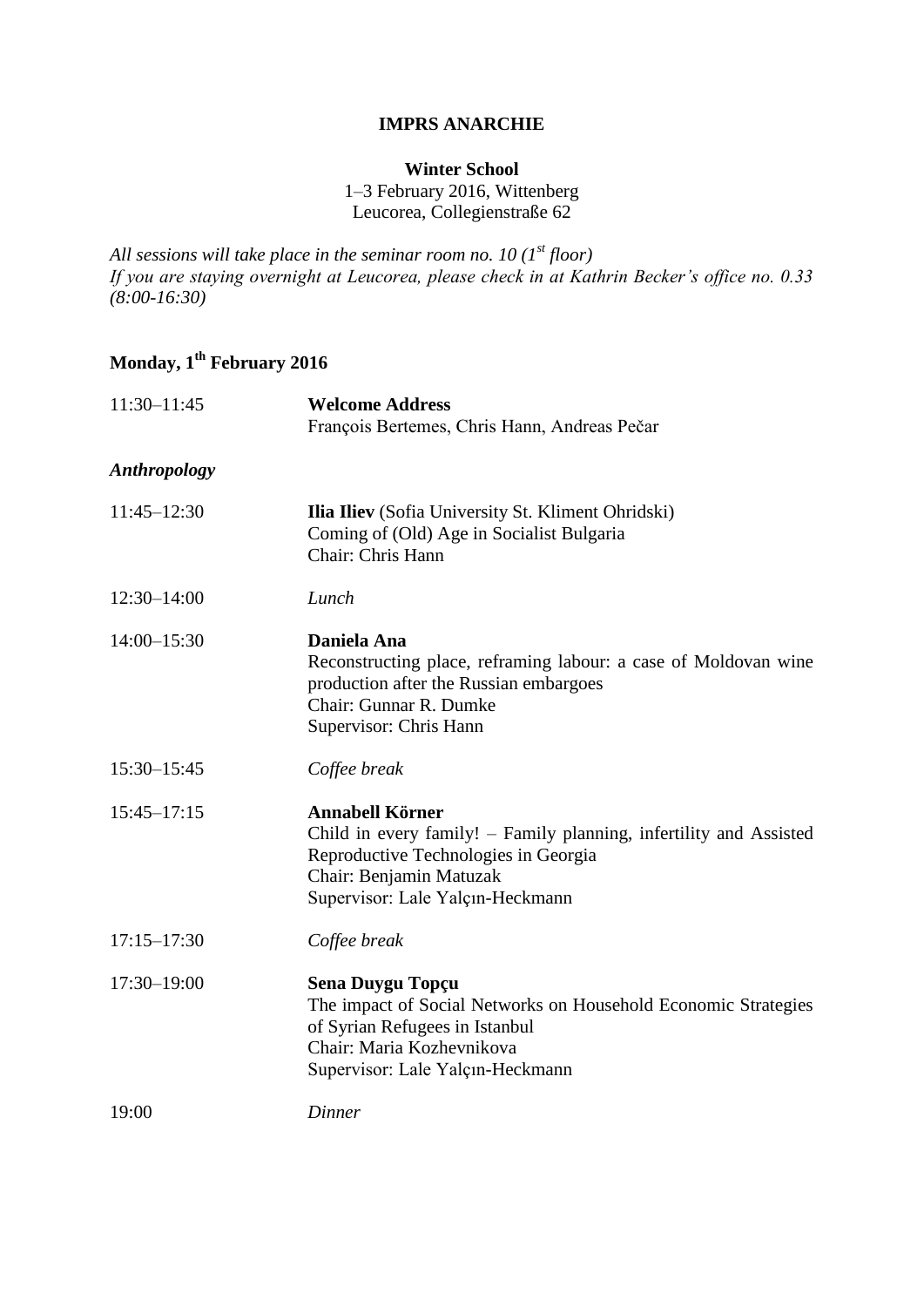# **Tuesday, 2nd February 2016**

| 7:30                           | <b>Breakfast</b>                                                                                                                                                                                      |
|--------------------------------|-------------------------------------------------------------------------------------------------------------------------------------------------------------------------------------------------------|
| <b>History</b>                 |                                                                                                                                                                                                       |
| $8:30 - 9:15$                  | <b>Dietlind Hüchtker</b> (University of Leipzig)<br>Love. Concepts and studies on great (?) feelings<br>Chair: Georg Fertig                                                                           |
| $9:15 - 10:45$                 | <b>Oscar Dube</b><br>Peasants and Lords - Small and Big Farmers: Innovation,<br>Institutions and Productivity in Saxon Agriculture, 1700 to 1900<br>Chair: Daniela Ana<br>Supervisor: Georg Fertig    |
| $10:45 - 11:00$                | Coffee break                                                                                                                                                                                          |
| $11:00 - 12:30$                | <b>Benjamin Matuzak</b><br>Life under Economic Pressure in the 19 <sup>th</sup> century: Borders and<br>Demographic Systems<br>Chair: Nico Schwerdt<br>Supervisor: Georg Fertig                       |
| $12:30 - 13:30$                | Lunch                                                                                                                                                                                                 |
| 13:30-15:00                    | <b>Gunnar R. Dumke</b><br>Men who would be Kings. The History of Graeco-Macedonian<br>Settlers in the Hellenistic Far East<br><b>Chair: Oscar Dube</b><br>Supervisor: Stefan Pfeiffer                 |
| $15:00 - 15:15$                | Coffee break                                                                                                                                                                                          |
| $15:15 - 16:45$                | Maria Kozhevnikova<br>Noblemen's ideas of morality taken from Russian criminal cases of<br>the first quarter of the $19th$ century<br>Chair: Juana Maria Olives Pons<br>Supervisor: Michael G. Müller |
| $16:45 - 17:00$                | Coffee break                                                                                                                                                                                          |
| $17:00 - 18:30$<br>17:00-19:00 | <b>Meeting PhD students</b> (seminar room no. 9)<br><b>Meeting Principal Faculty</b>                                                                                                                  |
| 19:00                          | <b>Dinner</b>                                                                                                                                                                                         |